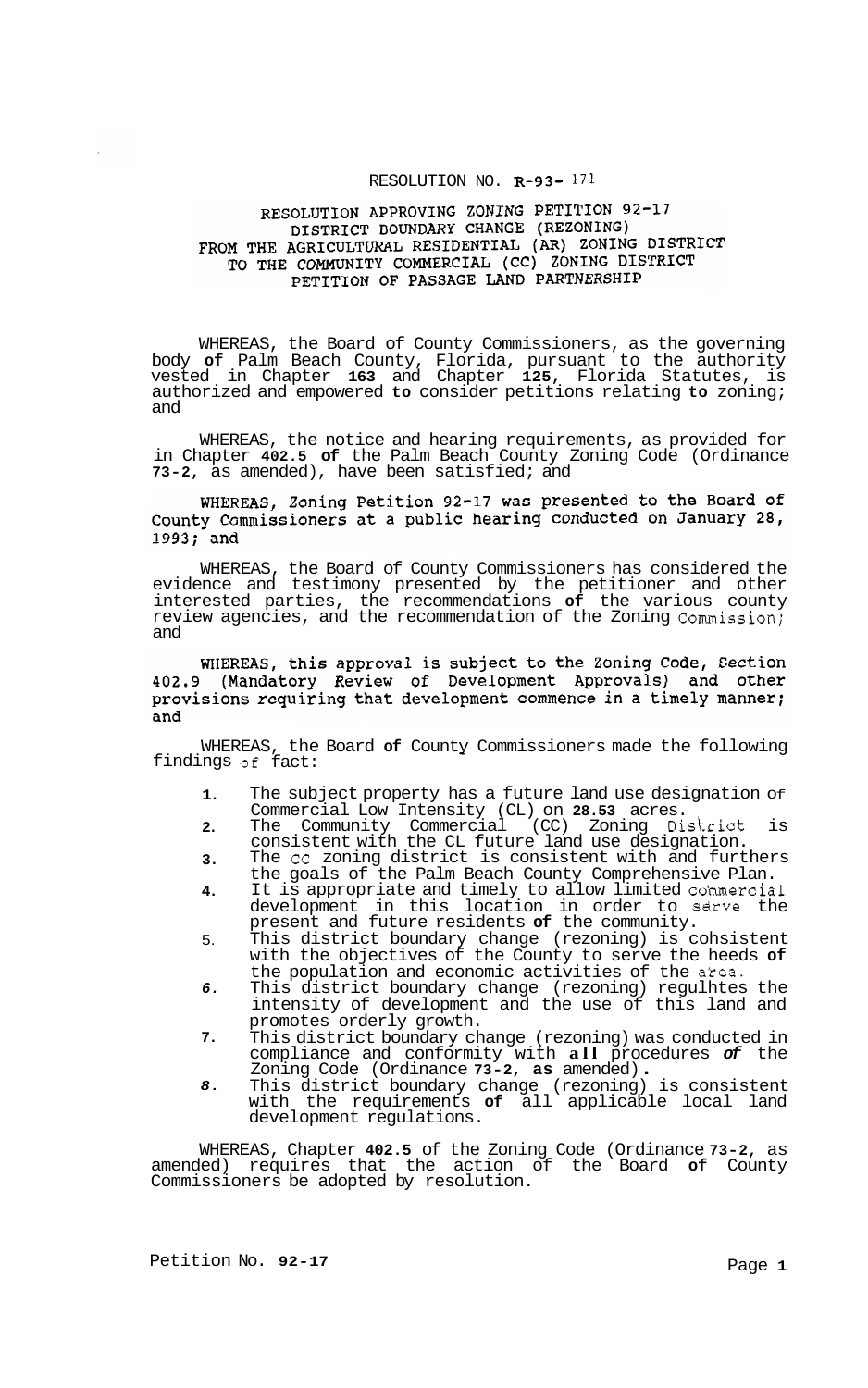NOW, THEREFORE, BE IT RESOLVED BY THE BOARD OF COUNTY COMMISSIONERS OF PALM BEACH COUNTY, FLORIDA, that Zoning Petition 92-17, the petition of PASSAGE LAND PARTNERSHIP by Kieran Kilday, agent, for a DISTRICT BOUNDARY CHANGE (REZONING) from the AGRICULTURAL RESIDENTIAL *(AR)* ZONING DISTRICT to the COMMUNITY COMMERCIAL (CC) ZONING DISTRICT on a parcel of land legally described in EXHIBIT A, attached hereto and made a part hereof, and generally located **as** indicated on a vicinity sketch attached as EXHIBIT B, attached hereto and made a part hereof, was approved on January *28,* 1993, as advertised.

Commissioner McCarty moved for the approval of the Resolution.

The motion was seconded by Commissioner <u>Aaronson and</u>, upon being put **to** a vote, the vote was as follows:

The Chair thereupon declared that the resolution was duly passed and adopted this 28th day of January, 1993.

APPROVED AS TO FORM AND LEGAL SUFFICIENCY

 $\sim 10$ 

 $\frac{1}{2}\sum_{i=1}^n\frac{1}{2}\left(\frac{1}{2}\right)^2\left(\frac{1}{2}\right)^2\left(\frac{1}{2}\right)^2\left(\frac{1}{2}\right)^2.$ 

PALM BEACH COUNTY, FLORIDA BY ITS BOARD OF COUNTY COMMISSIONERS

DOROTHY H. WILKEN, CLERK ....

., ', **<sup>1</sup>** BY: CLERK **DEPUTY**  $Q \boxtimes Q \triangleleft$ 

# BY: **COUNTY**

## **<FILE:H:\WPDATA\PROD\RESO\92-17.CC>**

Petition **No. 92-17**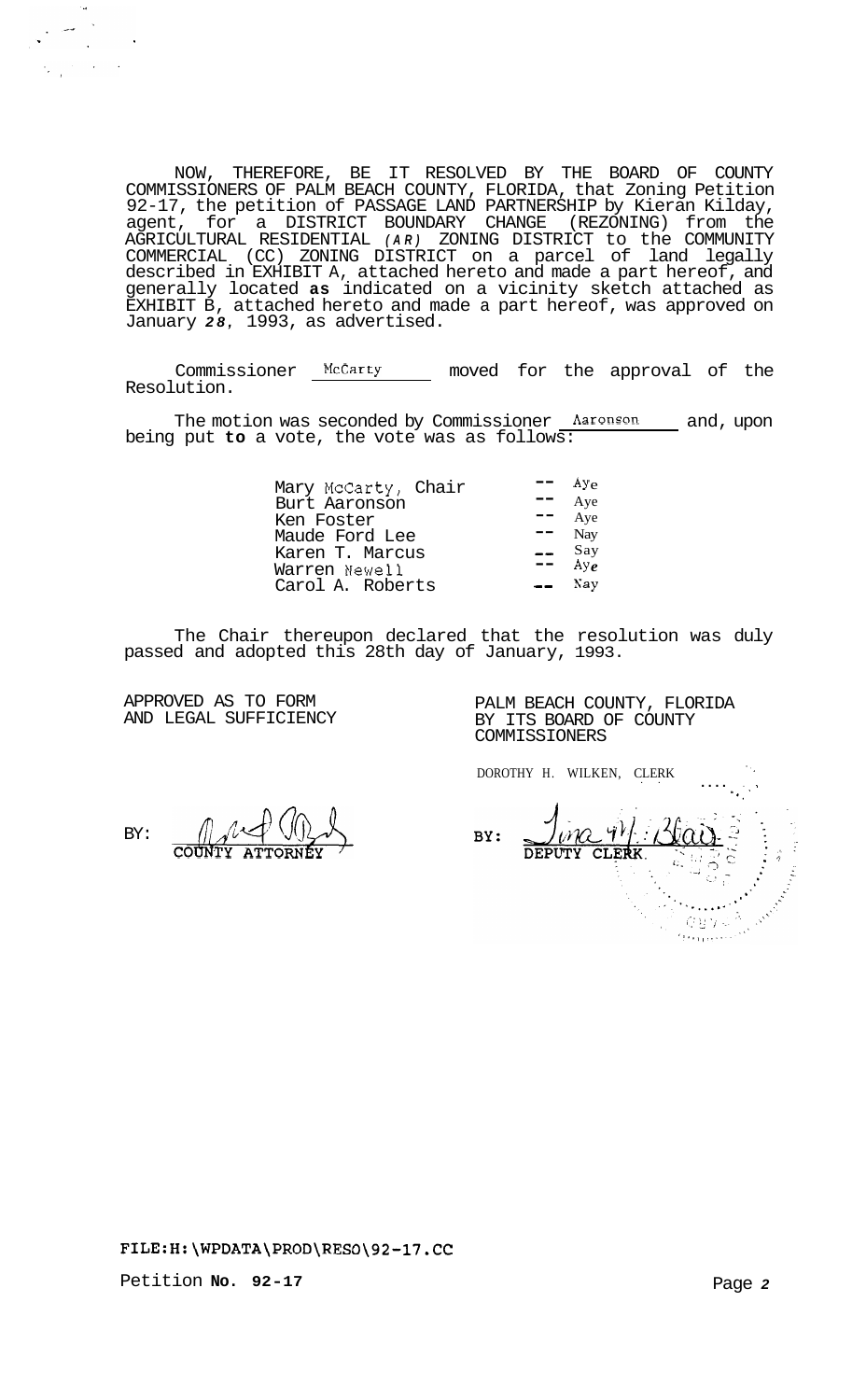### **EXHIBIT B**

 $\frac{1}{\sqrt{2}}\frac{1}{\sqrt{2}}\sum_{i=1}^{n}\frac{1}{\sqrt{2}}\frac{1}{\sqrt{2}}\sum_{i=1}^{n}\frac{1}{\sqrt{2}}\frac{1}{\sqrt{2}}\sum_{i=1}^{n}\frac{1}{\sqrt{2}}\frac{1}{\sqrt{2}}\sum_{i=1}^{n}\frac{1}{\sqrt{2}}\frac{1}{\sqrt{2}}\sum_{i=1}^{n}\frac{1}{\sqrt{2}}\frac{1}{\sqrt{2}}\sum_{i=1}^{n}\frac{1}{\sqrt{2}}\frac{1}{\sqrt{2}}\sum_{i=1}^{n}\frac{1}{\sqrt{2}}\frac{1}{\sqrt$ 

#### **VICINITY SKETCH**